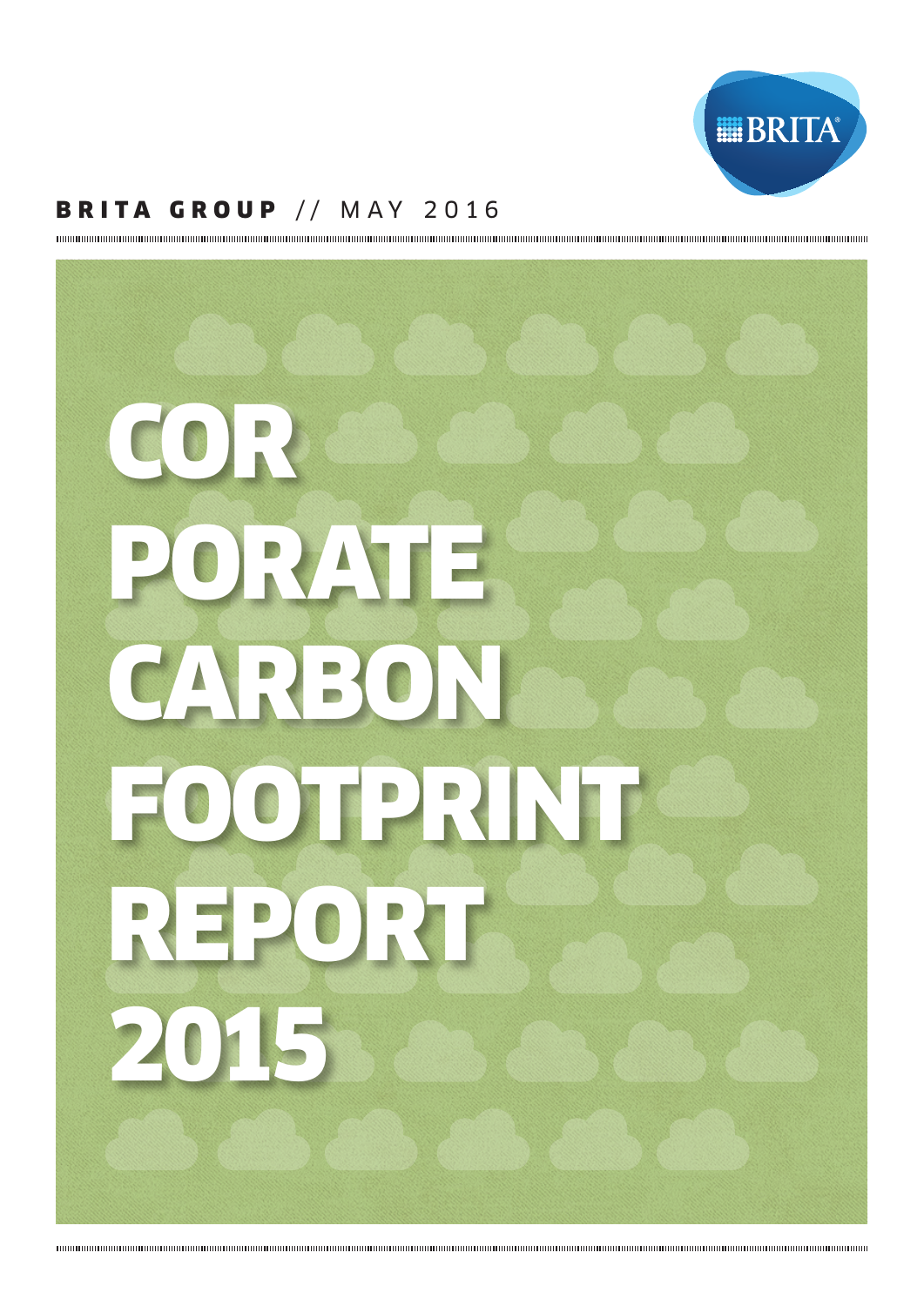# The BRITA Approach: Balance the Impact

### **As a traditional and regionally rooted family-run company BRITA is aware of its responsibility for people, the environment and the region.**

This responsibility is reflected in our self-understanding and is part of the BRITA brand promise ("Leadership in Sustainability"). Yet it is also customers, business partners and other stakeholders who expect us to take a responsible approach to natural resources and keep our environmental impact as low as possible.

In 2013 we initiated our most ambitious corporate responsibility project in the BRITA group<sup>1</sup> to date. We want to measure the harmful CO<sub>2</sub>e emissions from our business activities, reduce them by means of a systematic carbon management and "balance them out" to an extent by making meaningful environmental investments – all with the goal of keeping our ecological impact as low as possible and in line with our corporate responsibility.

We at BRITA are proud of the fact that our economic success rests on our own strength. The same approach forms the basis of "Balance the Impact", which is why we consciously decided against purchasing compensation certificates. Instead, we are looking to counter the emissions we cause with our own reduction measures and invest in projects that promote the avoidance of emissions outside our company as well.

This report presents the results of the first BRITA corporate carbon footprint and forms the basis for further approaches and strategies to lower our harmful CO<sub>2</sub>e emissions. The idea is not to engage in a rigid mathematical offsetting of emissions caused and those avoided by measures and investments. Rather, we consider it a voluntary commitment to lower our ecological impact while we continuously seek to grow and develop as a company.

### "Water is the basis of our business. From this arises our corporate responsibility to put a special emphasis on sustainability and ethical standards in our business activities."

*Markus Hankammer* 

# BRITA Corporate Carbon Footprint 2015 Results

The corporate carbon footprint of the BRITA group recorded for direct and indirect energy consumption in Scope 1 and Scope 2 in 2015 was in total 3,390 t CO<sub>2</sub>e. Scope 1 emissions constitute 2,920 t CO<sub>2</sub>e of this figure; for Scope 2 the figure is 470 t CO<sub>2</sub>e. Scope 3 emissions are 42,480 t CO<sub>2</sub>e.

<sup>1</sup>*The term BRITA group does not refer to a legal corporate entity, but is used to indicate all BRITA companies as a whole.*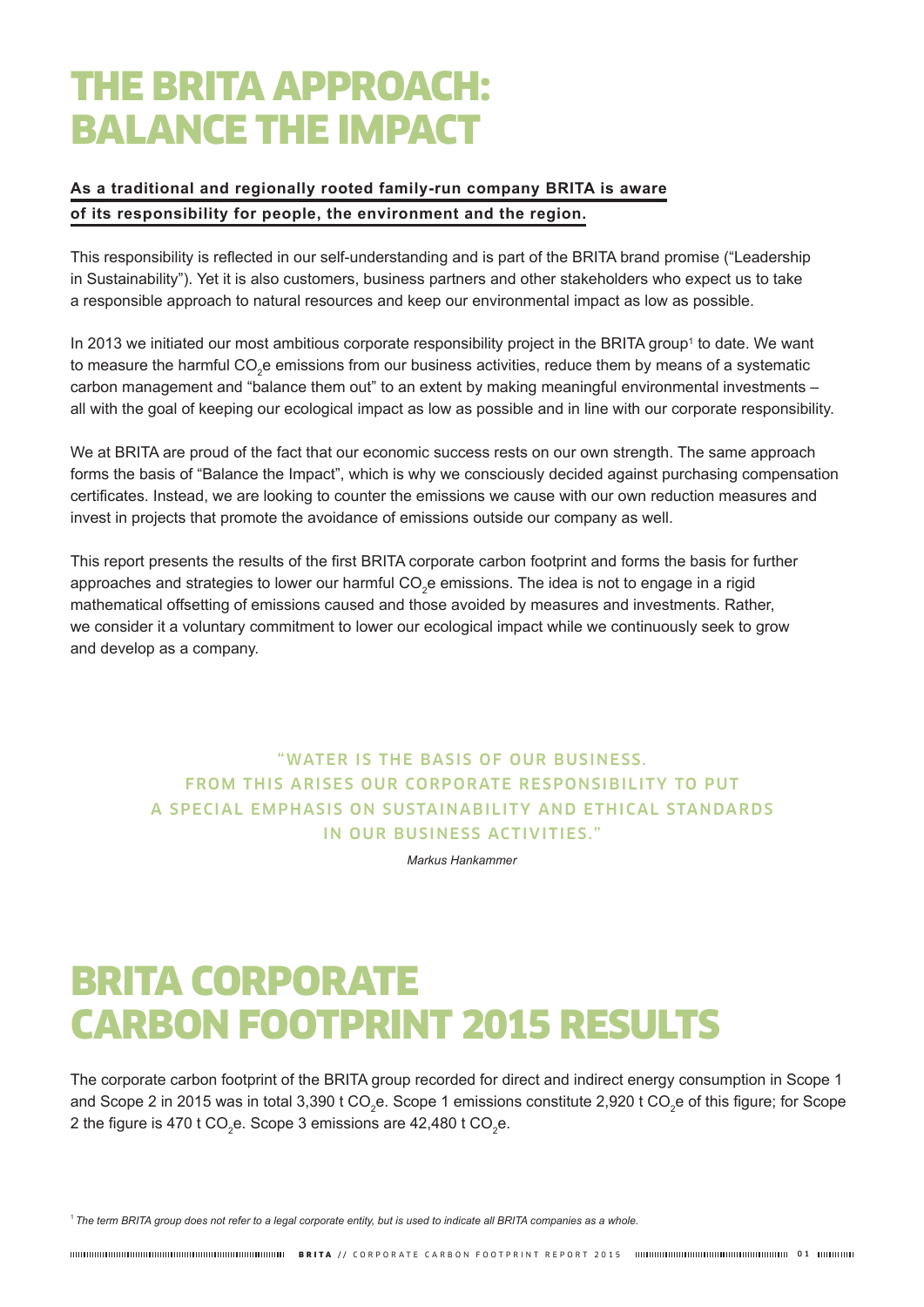## Scope 1

A key source for our Scope 1 emissions is the use of stationary energy for the heating and cooling of our production and office buildings and for our production processes. Natural gas (88 percent) and heating oil (4 percent) thus make up the majority of our Scope 1 emissions. The share of fuel used for the BRITA vehicle fleet constitutes around 8 percent of Scope 1 emissions.



## Scope 2

Scope 2 encompasses emissions from the production of electricity that we use. In 2015 BRITA used a total of 9,500 MWh of electricity.

In 2015 the production sites of BRITA GmbH in Taunusstein (Germany), BRITA AG in Neudorf (Switzerland) and BRITA Water Filter Systems Ltd. in Bicester (UK) used certified green energy. As a matter of principle, all BRITA subsidiaries are instructed to review and pursue the switch to electricity generated from renewable sources. Local conditions and availability still pose a challenge at some sites.

BRITA reports Scope 2 emissions according to the provisions of the GHG Protocol Scope 2 Guidance. For the location-based method<sup>2</sup> the respective country electricity mix as stated in publicly accessible databases was used. According to this calculation method we caused 3,740 t CO<sub>2</sub>e, 360 t by using conventional electricity, and 3,380 t when the country electricity mix is also applied to green energy.

Relevant for BRITA in terms of emissions controlling is the market-based method<sup>3</sup> for indirect emissions, where the available residual mixes of the RE-DISS Project<sup>4</sup> were applied. Where unavailable, the relevant country mixes were used as a basis.<sup>5</sup> In Scope 2, owing to the use of green energy at the energy-intensive production sites, the market-based method gives a figure of only 470 t CO<sub>2</sub>e. Emissions here are primarily caused by operating office and storage spaces at the international sites. Green energy makes up over 90 percent of BRITA's entire electricity consumption.



<sup>2</sup>*Location-based method: calculation defined by the GHG Protocol of Scope 2 emissions on the basis of average emission factors of a certain geographical region.* <sup>3</sup> Market-based method: calculation defined by the GHG Protocol of Scope 2 emissions on the basis of actual emissions from generating electricity purchased (based *on data from electricity producers or residual mixes determined).* <sup>4</sup>*RE-DISS Project: EU-financed project with the goal of informing consumers about where their*  electricity comes from in a transparent manner, incl. through the annual calculation of so-called residual mixes; http://www.reliable-disclosure.org <sup>5</sup> Applies to Australia, *Japan, Canada and the USA.*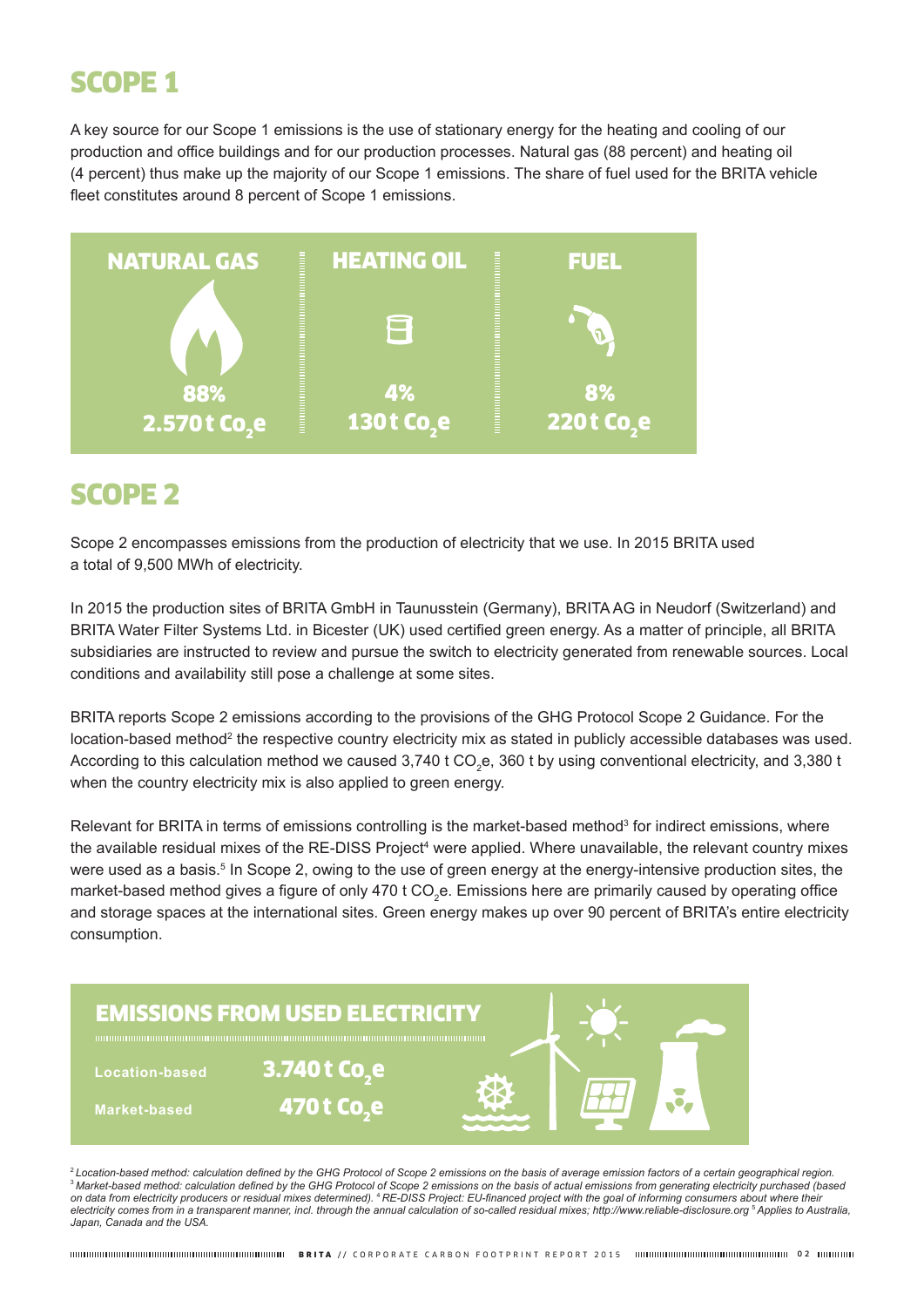Within the framework of the energy management system ISO 50001, which was certified in 2015 for the production sites Taunusstein (Germany) and Bicester (UK), BRITA continually works to reduce the consumption of fossil fuels such as natural gas and heating oil, as well as electricity. We aim to reduce our total energy consumption by 20 percent by 2020. We have already started implementing initial measures, such as switching to LED illumination and energy-saving printers. The next phase envisages construction measures to increase the energy efficiency of our buildings and the use of more efficient heating and production facilities.

## Scope 3

BRITA calculates selected Scope 3 emissions in order to get a clear picture of our ecological footprint and aims to use it to identify possible approaches to reduce greenhouse gas emissions. We determine emissions from the use of leased staff vehicles in the company car fleet, from flights, rail and hire-car journeys<sup>6</sup> during business trips and emissions arising from the upstream chains of materials used in production. Specifically, emissions are documented for purchased quantities of activated carbon, ion exchanger, plastics and other raw materials which BRITA processes further at its production facilities and which constitute the main components of BRITA filter cartridges.

In Scope 3 the BRITA group emissions total 42,480 t CO<sub>2</sub>e. Purchased materials are responsible for the largest share (approx. 90 percent). Activated carbon and ion exchanger, the most important components of our filter cartridges, are purchased in correspondingly large quantities. For this reason these two materials together cause almost 94 percent of emissions from purchased materials. An important lever for the future reduction of our corporate carbon footprint is the in-house recycling of BRITA filter cartridges. Today, well over 1,800 m<sup>3</sup> of ion exchanger and activated carbon is recovered per year and reused in this way already.



At 1,850 t CO<sub>2</sub>e, emissions from business trips make up a relatively small proportion (4 percent) of Scope 3 emissions and are primarily caused by flights. Hire cars and rail travel have little significance. The use of leased company cars translates to emissions totalling 3,000 t CO<sub>2</sub>e. In the autumn of 2015 BRITA GmbH introduced a new company car policy at its German sites. In addition to particularly fuel-efficient vehicles, the catalogue of measures promotes electric cars and plug-in hybrids. Staff members can also use the free charging stations at the BRITA campus in Taunusstein, which provide electricity from renewable resources, and in so doing render an active contribution to reducing our  $CO_2$ e emissions.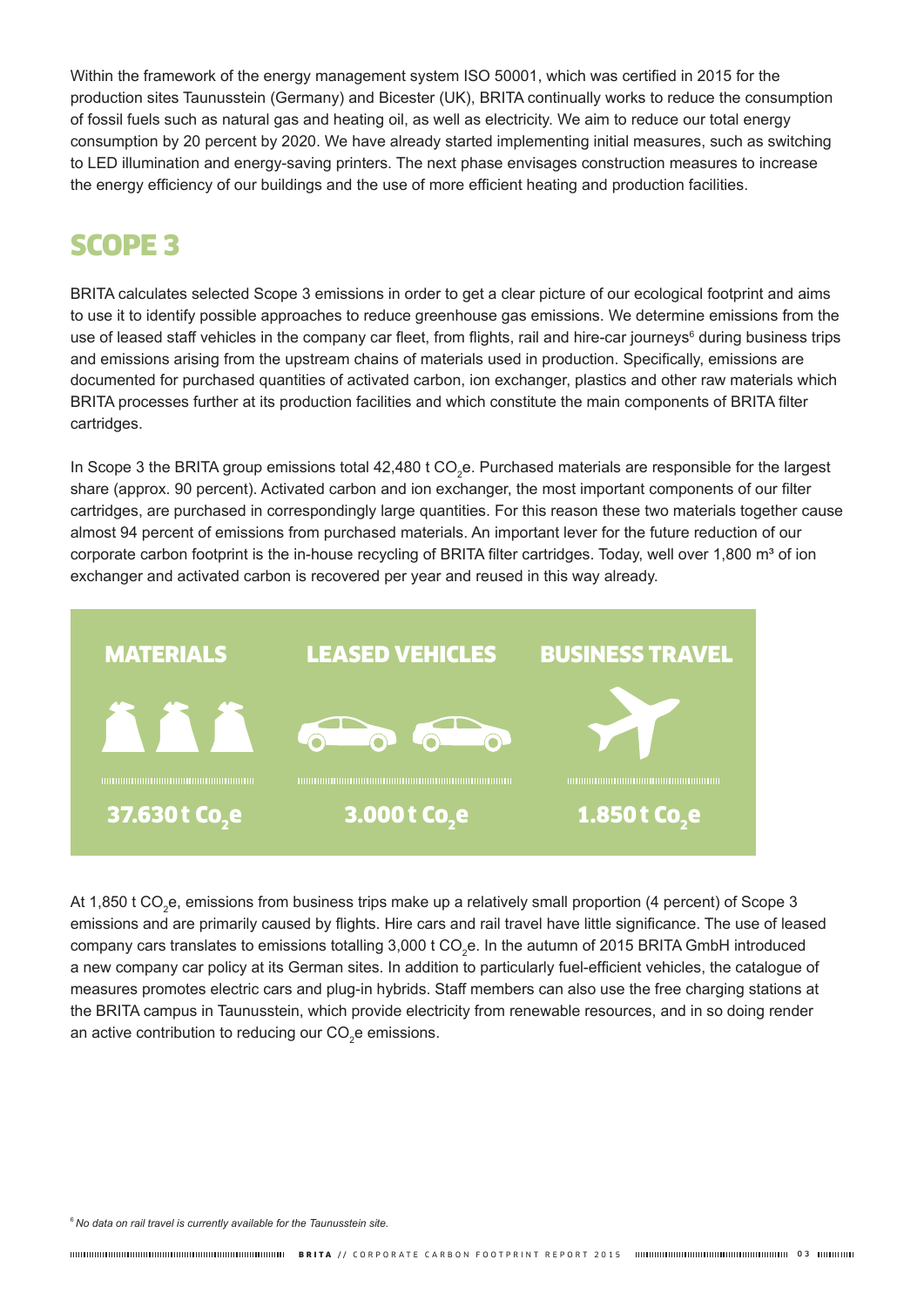# The Corporate Carbon Footprint Method

**The corporate carbon footprint shows which greenhouse gas emissions (expressed in CO2 equivalents = CO2e) were caused by the business activities of the BRITA group in 2015. The calculation is based on the provisions of the GHG (Greenhouse Gas) Protocol and is determined with the help of a professional software program.**

## Boundaries of the report

The report is limited to BRITA GmbH and selected subsidiaries of the BRITA group.7 In terms of the corporate carbon footprint, the production sites of Taunusstein (Germany), Bicester (UK) and Neudorf (Switzerland) are of special importance. The other subsidiaries are mostly sales offices or distribution sites with no production facilities of their own. The footprint does not include newly founded subsidiaries or acquisitions, which have not yet been integrated into BRITA's carbon reporting structures. We intend to include them in future reports, however. The BRITA companies included in the corporate carbon footprint calculations are responsible for about 75 percent of overall sales volume. The information in the report relates to the year 2015.

## Emissions documented

The GHG Protocol defines three different scopes into which a company's emissions are subdivided. Scope 1 encompasses emissions from direct stationary or mobile energy consumption, such as the burning of fossil fuels (heating oil, natural gas, fuel for fleet vehicles). Scope 2 contains emissions from the generation of electricity that BRITA buys from energy suppliers. We have fully documented our Scope 1 and Scope 2 emissions in line with the provisions of the GHG Protocol Corporate Standard.

Scope 3 includes further indirect emissions that arise from our business activities and along the value chain. The BRITA corporate carbon footprint encompasses in Scope 3 emissions from business trips, the company vehicle fleet of leased staff vehicles and the manufacturing of materials purchased for production (activated carbon, ion exchanger, plastics and other raw materials that BRITA directly processes). Finished product components that BRITA purchases are not currently included in the carbon footprint. We will review the inclusion of further Scope 3 categories in the future.

## Data quality and calculation factors

For the most part, data based on consumption and billing were used to calculate the corporate carbon footprint. Where specific consumption data were not available (e.g. for rented office spaces, for which electricity and water are billed at a fixed price within the ancillary costs), plausible assumptions were made and consumption was calculated or estimated using the arising costs.

The CO<sub>2</sub>e conversion factors used stem from reputable databases (incl. GHG Protocol, Defra). When establishing Scope 3 emissions for purchased materials we were able to use conversion factors established in certified product carbon footprints of individual BRITA products, which we had calculated in the past.

<sup>7</sup>*In 2015 the following companies were taken into consideration: BRITA GmbH (Germany) incl. the Netherlands site, BRITA Water Filter Systems Distributors Pty Ltd. (Australia), BRITA Water Filter Systems Ltd. (UK), BRITA S.A.R.L. (France), BRITA Italia, BRITA Japan, BRITA Polska, BRITA AG Schweiz (Switzerland), BRITA Iberia (Spain), MAVEA LLC (USA), MAVEA Canada Inc., BRITA Ionox Deutschland GmbH (Germany).*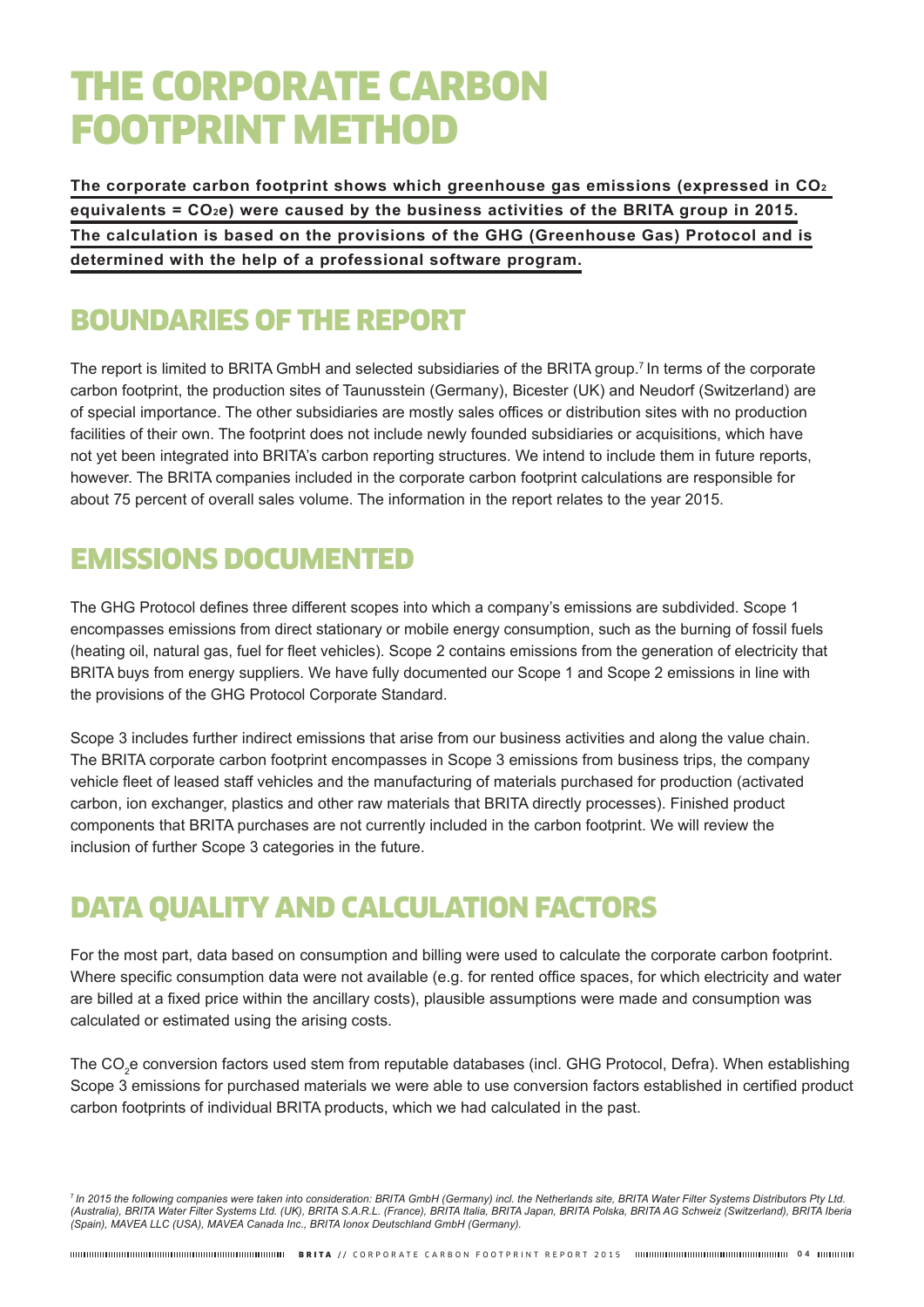### Evaluation and assurance

The evaluation and tracking of climate-harmful emissions takes place at the BRITA group level. BRITA uses the data from the Corporate Carbon Footprint Report to make its own processes more efficient and to identify approaches to improve carbon management in the value chain. We are still in the process of setting up our carbon accounting system, which is why 2015 is the first year for which we have complete data available. In the future, the report will include comparisons with data from previous vears.

The Corporate Carbon Footprint Report 2015 has been audited by PricewaterhouseCoopers AG. The auditor's report is attached to this document.

# Reduction and Compensation of Emissions

BRITA has set itself the goal of systematically reducing its emissions levels, which have a harmful effect on the climate, and "balancing them out" to an extent by investing in meaningful environmental projects. In the context of this approach we are initially concentrating our efforts on Scope 1 and Scope 2 emissions, as these are the ones we are best able to influence and control. We seek to reduce emissions through projects we identify in the framework of our certified energy and environmental management systems and through which we can lower our energy and resource consumption.

At the same time, we aim to invest in selected external projects whose objective is to avoid emissions and in so doing partially offset, at least on paper, the actual emissions we cause. Among the investments we are currently pursuing is an in-house photovoltaic plant to generate our own electricity, which would be constructed on the roof of our production building in Taunusstein. We are currently reviewing further green energy projects, which must satisfy our ecological and economic criteria and should also promote sustainable, responsible development outside our company. With our two-pronged approach of reduction and investments, we are working to continually lower our corporate carbon footprint and in so doing live up to our corporate responsibility in the sense of the "Balance the Impact" approach.

### "Man cannot discover new oceans unless he has the courage to lose sight of the shore."

*André Gide*

# **OUTLOOK**

As part of the "Balance the Impact" approach we will identify further internal projects that we can initiate to lower our emissions. At the same time we will work on improving our carbon management by means of a continual standardization of data collection and even higher data quality. By including further BRITA sites, we will increasingly complete and regularly document our corporate carbon footprint.

As a growing, globally expanding company these goals pose a particular challenge. We seek to achieve all this while simultaneously increasing production and sales activities and pursuing ambitious strategy goals. Yet in this challenge we perceive an opportunity for BRITA to make our lived corporate responsibility tangible for outsiders and to increase what we know about our own activities.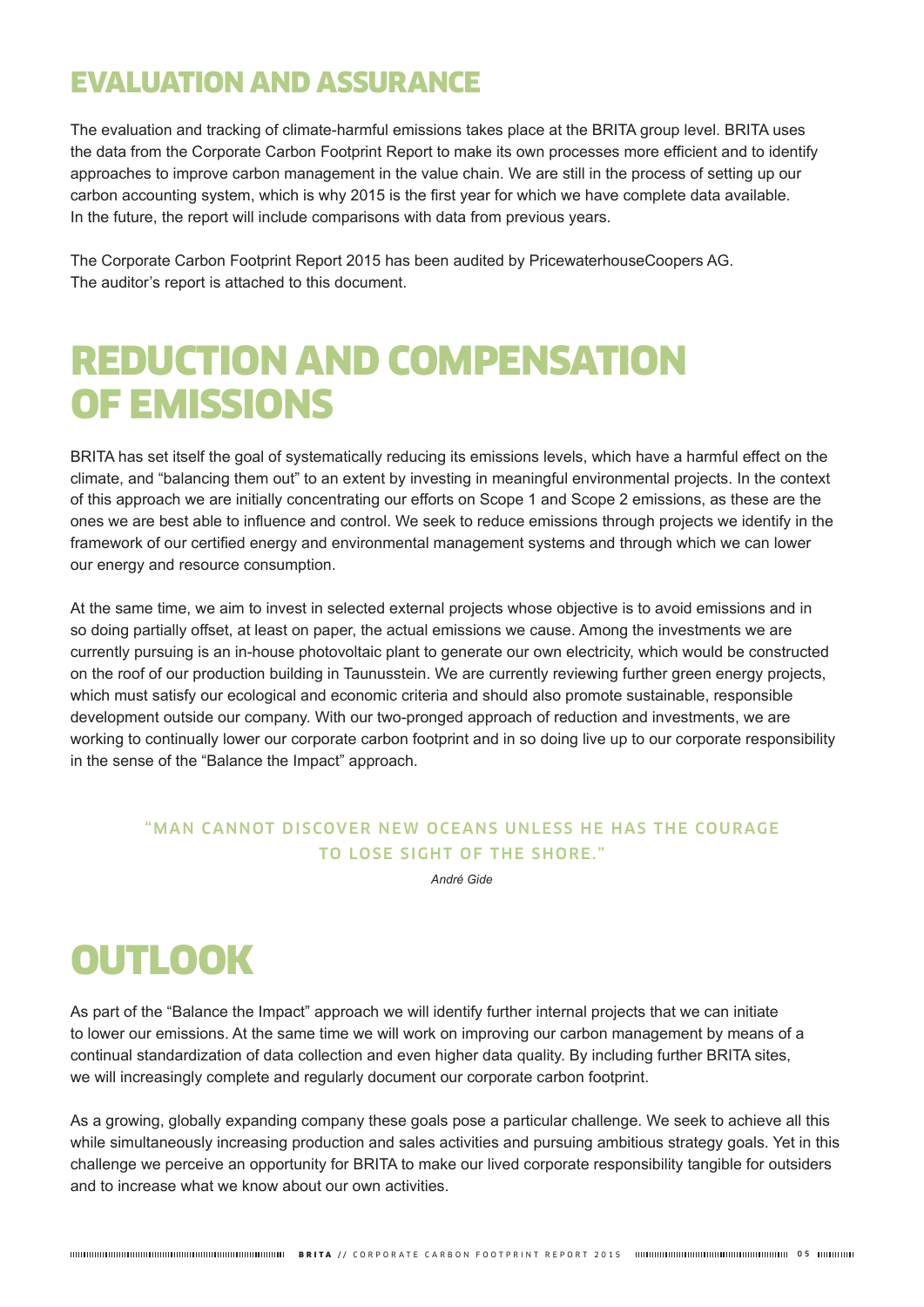# Assurance PWC

### **Independent Practitioner's Limited Assurance Report on Greenhouse Gas Emission Data**

### **To BRITA GmbH, Taunusstein**

*We have been engaged to perform a limited assurance engagement of the accompanying information presented in the report "BRITA Corporate Carbon Footprint 2015" of BRITA GmbH, Taunusstein, (hereafter the "Company") for the period 1 January to 31 December 2015 (hereafter the "Corporate Carbon Footprint 2015"). The information are Scope 1 and Scope 2 greenhouse gas emission data as well as Scope 3 greenhouse gas emission data 2015 (the "Greenhouse Gas Emission Data")\*.* 

### **Management's Responsibility for the Corporate Carbon Footprint 2015**

*Company's Management is responsible for the preparation of the Corporate Carbon Footprint 2015 in accordance with the criteria as set out in the publication "A Corporate Accounting and Reporting Standard – Revised Edition 2004" of the Greenhouse Gas Protocol Initiative (World Business Council for Sustainable Development / World Resources Institute): Relevance, Completeness, Consistency, Transparency and Accuracy (pages 8-9, hereafter "GHG Protocol Criteria").*

*This responsibility includes the selection and application of appropriate methods to prepare the Corporate Carbon Footprint 2015 as well as the use of assumptions and estimates for individual Greenhouse Gas Emission Data disclosures, which are reasonable in the circumstances. Furthermore, this responsibility includes the design, implementation and maintenance of internal control relevant to the preparation of the Corporate Carbon Footprint 2015 that is free from material misstatement, whether due to fraud or error.*

### **Audit Firm's Independence and Quality Control**

*We have complied with the German professional provisions regarding independence as well as other ethical requirements.*

*The audit firm applies the national legal requirements and professional standards – in particular the Professional Code for German Public Auditors and German Chartered Auditors ("Berufssatzung für Wirtschaftsprüfer und vereidigte Buchprüfer": "BS WP/vBP") as well as the joint opinion of the Wirtschaftsprüferkammer (Chamber of German Public Auditors; WPK) and the Institut der Wirtschaftsprüfer (Institute of Public Auditors in Germany; IDW): Requirements to quality control for audit firms ("Gemeinsamen Stellungnahme der WPK und des IDW: Anforderungen an die Qualitätssicherung in der Wirtschaftsprüferpraxis": "VO 1/2006") – and accordingly maintains a comprehensive system of quality control including documented policies and procedures regarding compliance with ethical requirements, professional standards and applicable legal and regulatory requirements.*

### **Practitioner's Responsibility**

*Our responsibility is to express a limited assurance conclusion on the Greenhouse Gas Emission Data presented in the Corporate Carbon Footprint 2015 based on the procedures we have performed and the evidence we have obtained.* 

*We conducted our limited assurance engagement in accordance with International Standard on Assurance Engagements 3410, Assurance Engagements on Greenhouse Gas Statements ("ISAE 3410"), issued by the International Auditing and Assurance Standards Board. That standard requires that we plan and perform this engagement to obtain limited assurance about whether the Greenhouse Gas Emission Data is free from material misstatement.*

*A limited assurance engagement undertaken in accordance with ISAE 3410 involves assessing the suitability in the circumstances of the Company's use of the GHG Protocol criteria as the basis for the preparation of the Greenhouse Gas Emission Data, assessing the risks of material misstatement of the Greenhouse Gas Emission Data whether due to fraud or error, responding to the assessed risks as necessary in the circumstances, and evaluating the overall presentation of the Greenhouse Gas Emission Data.* 

*A limited assurance engagement is substantially less in scope than a reasonable assurance engagement in relation to both the risk assessment procedures,* 

*including an understanding of internal control, and the procedures performed in response to the assessed risks. The procedures we performed were based on our professional judgment and included inquiries, observation of processes performed, inspection of documents, analytical procedures, evaluating the appropriateness of quantification methods and reporting policies, and agreeing or reconciling with underlying records. Within the scope of our work we performed amongst others the following procedures:*

- *Inquiries of personnel of the Company's central department Health, Safety & Environment involved in the preparation of the Corporate Carbon Footprint 2015.*
- *Site visits and inquiries of personnel of BRITA Group in Germany, Switzerland and UK involved in the primary data collection and local control procedures.*
- *Inspection of the internal documentation of the applied methodology and processes.*
- *Inspection of working documents, internal documentation (especially regarding internal controls applied at central and national level).*
- *Analytical procedures on the Greenhouse Gas Emission Data at site level and BRITA Group level.*
- *Assessment of the presentation of Greenhouse Gas Emission Data in the Corporate Carbon Footprint 2015. .*

### **Limited Assurance Conclusion**

*Based on the procedures we have performed and the evidence we have obtained, nothing has come to our attention that causes us to believe that the Greenhouse Gas Emission Data presented in the Corporate Carbon Footprint 2015 is not prepared, in all material respects, in accordance with the GHG Protocol criteria (Relevance, Completeness, Consistency, Transparency and Accuracy).*

### **Emphasis of Matter - Use of estimates and assumptions**

*Without qualifying our conclusion we refer to the fact that the calculation of Greenhouse Gas Emission Data is by nature partly based on estimates and assumptions.*

#### **Emphasis of Matter – Recommendations**

*Without qualifying our conclusion above, we make the following recommendations for the further development of the Company's Greenhouse Gas Emission reporting:*

- *Systematic expansion of the greenhouse gas emission reporting to BRITA entities, which are not yet covered by the Corporate Carbon Footprint and with the objective to capture and report the greenhouse gas emissions of the entire BRITA Group.*
- *Further formalization of the existing reporting processes and the internal control system for the material variables of the Corporate Carbon Footprint.*

### **Restriction on Use and Distribution**

*We issue this report on the basis of the engagement agreed with the Company. The audit has been performed for purposes of the Company and is solely intended to inform the Company about the results of the audit. The report is not intended for any third parties to base any (financial) decision thereon. We do not assume any responsibility towards third parties.* 

*Munich, 24 May, 2016*

#### **PricewaterhouseCoopers Aktiengesellschaft Wirtschaftsprüfungsgesellschaft**

*Hendrik Fink ppa. Axel Faupel German Public Auditor*

\* *Our engagement applied to the German version of the Corporate Carbon Footprint 2015. This text is a translation of the Independent Practitioner's Limited Assurance Report issued in German - the German text is authoritative.*